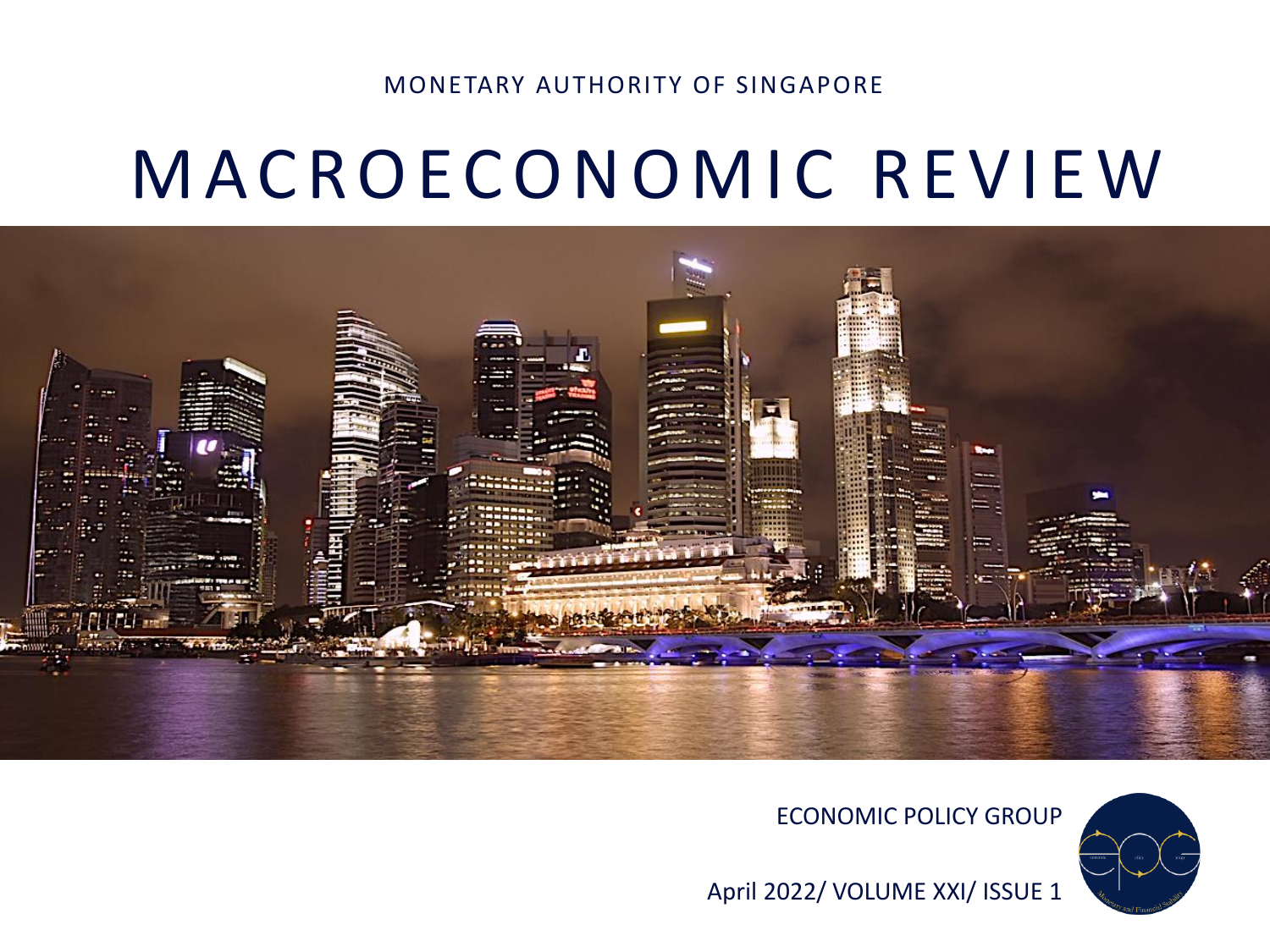# **Contents**





**The Singapore Economy**

**The International Economy**

**Labour Market and Inflation Box A: Revisiting the 1970s Inflation Shocks**



**Macroeconomic Policy**



A **Invoicing Currency in Singapore's Merchandise Imports**



**Macroeconomic Modelling at MAS**



C **The Roles of Central Banks — Evolution, or Demand and Supply?**

**Special**

**Features**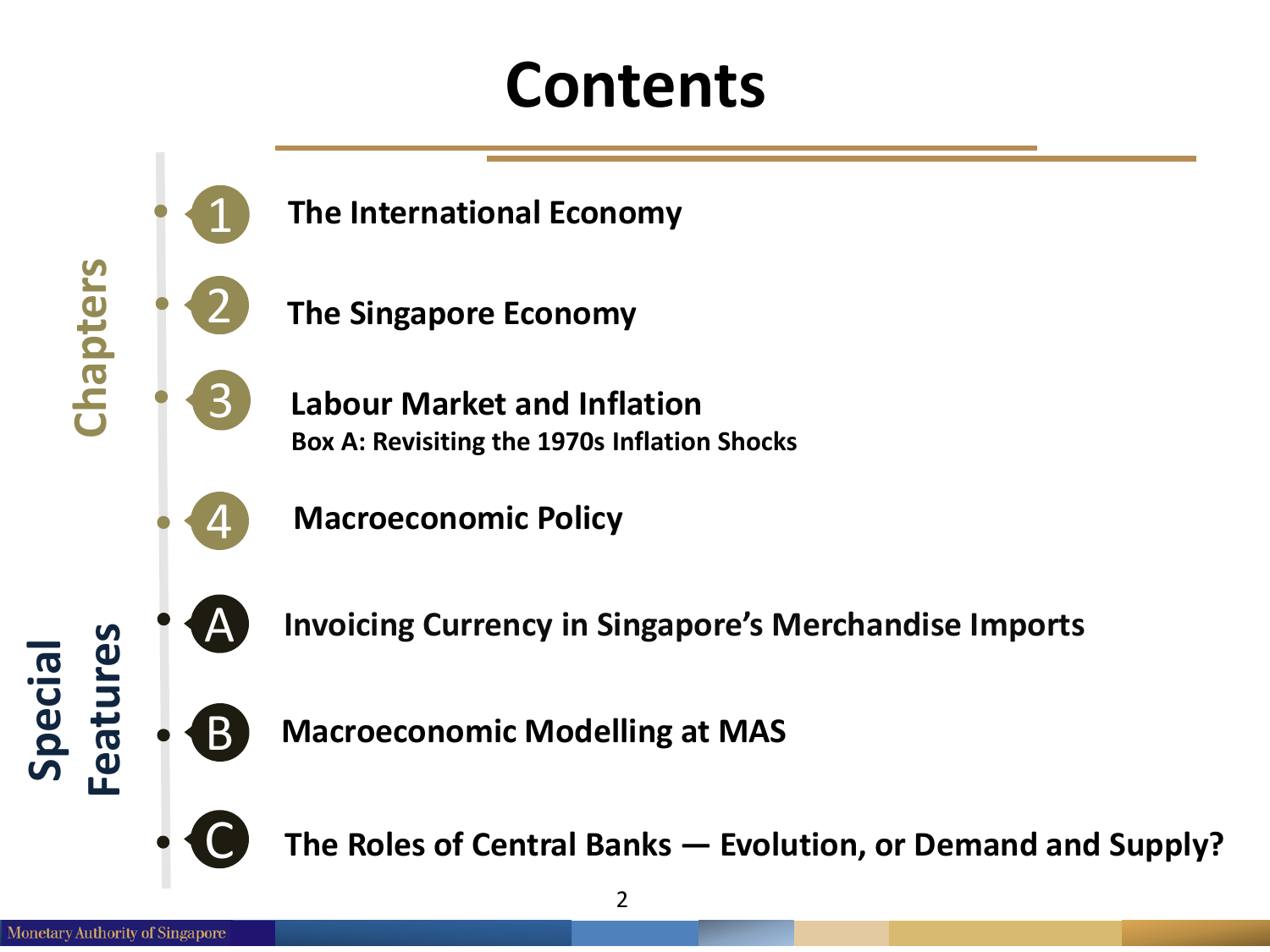

# International Economy

#### **RESTRICTED** 3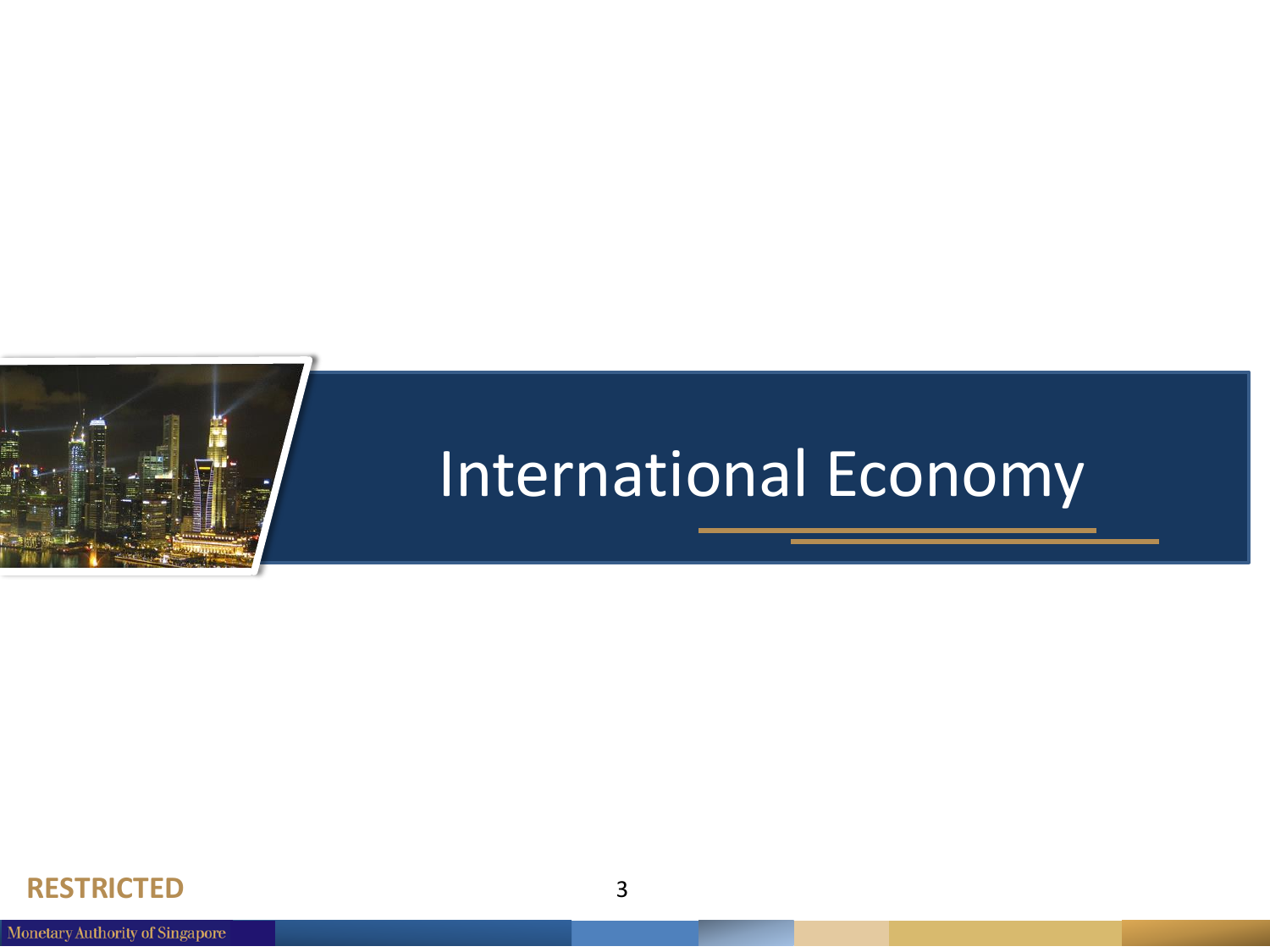## **The strong global recovery has led to a significant pickup in inflation**

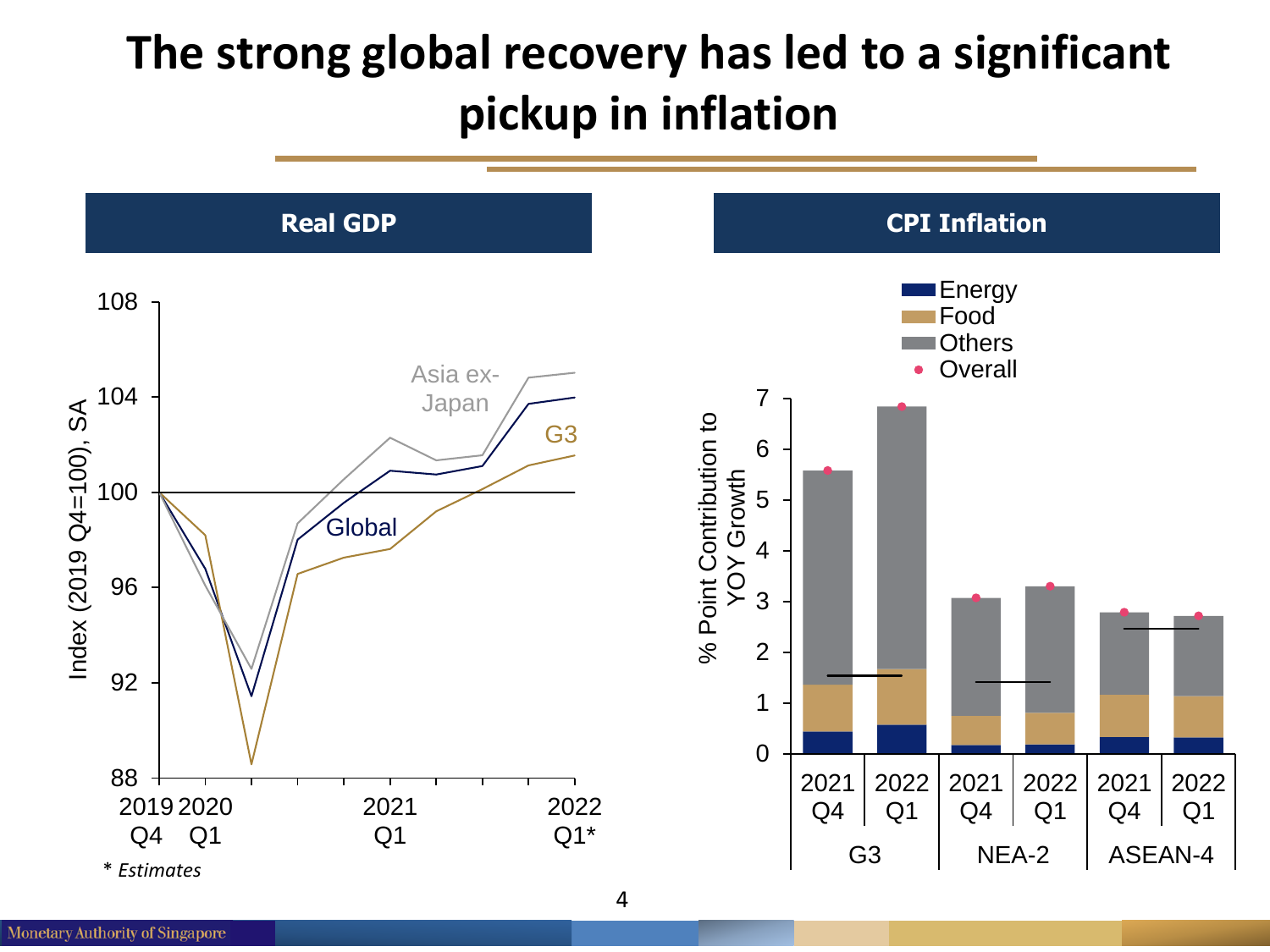### **Global growth is expected to moderate but remain above trend in 2022**

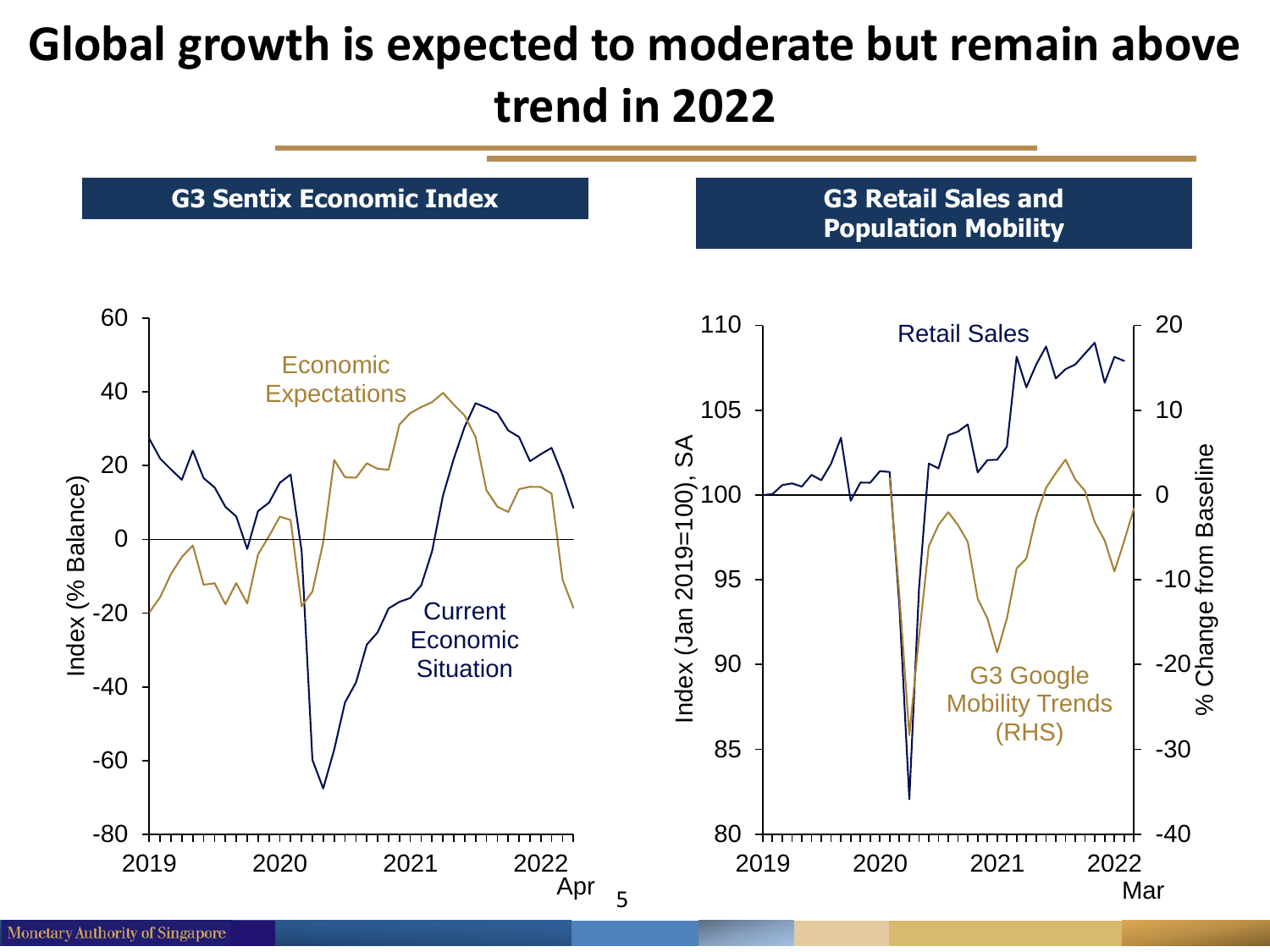## **Global inflation will remain high in 2022, exacerbated by the Russia-Ukraine conflict**



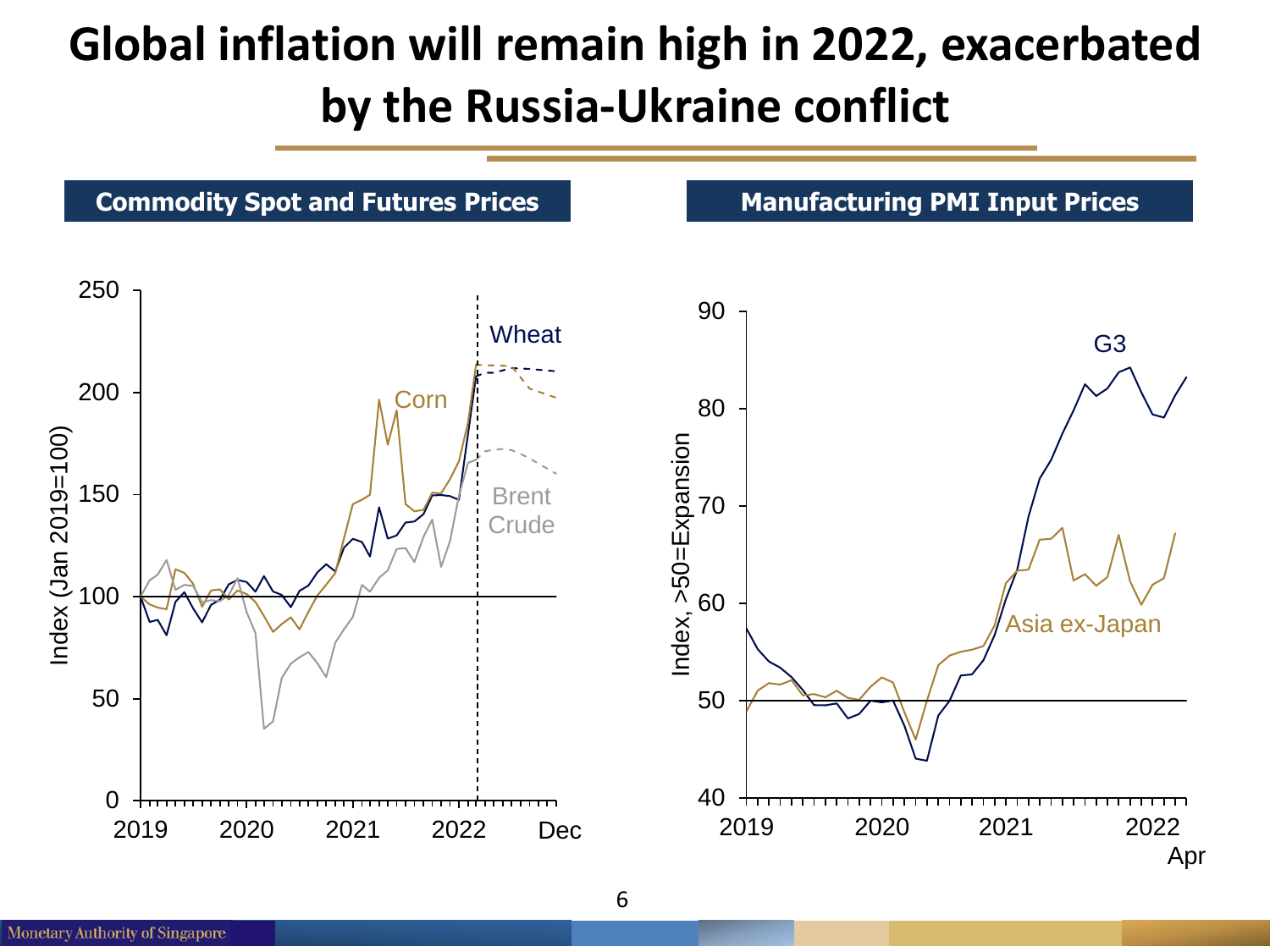

# Singapore Economy

#### **RESTRICTED** 7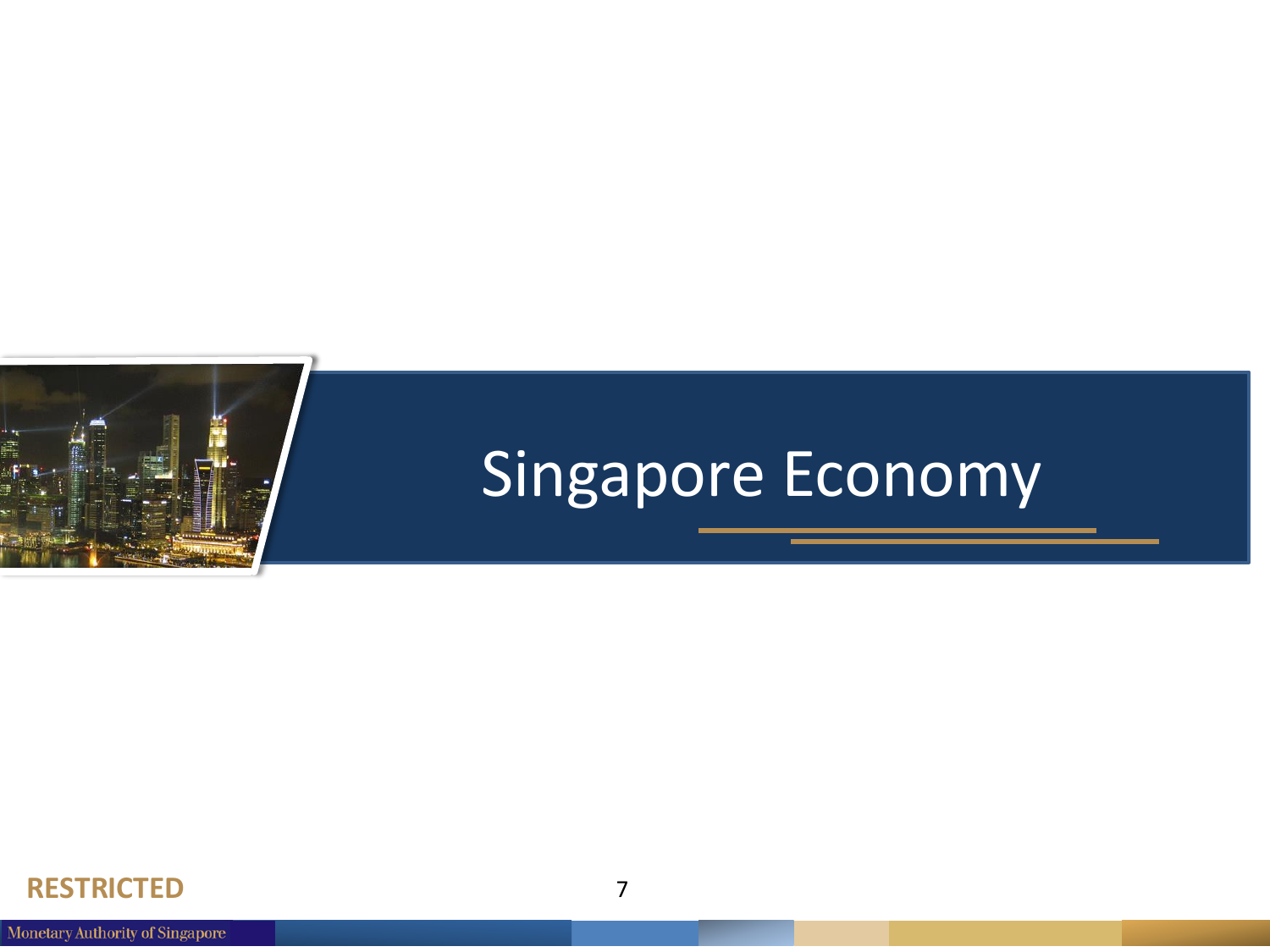## **Singapore's economy grew at a slower pace in Q1, driven by weaker activity in the external-oriented sectors**



\* *Advance Estimates*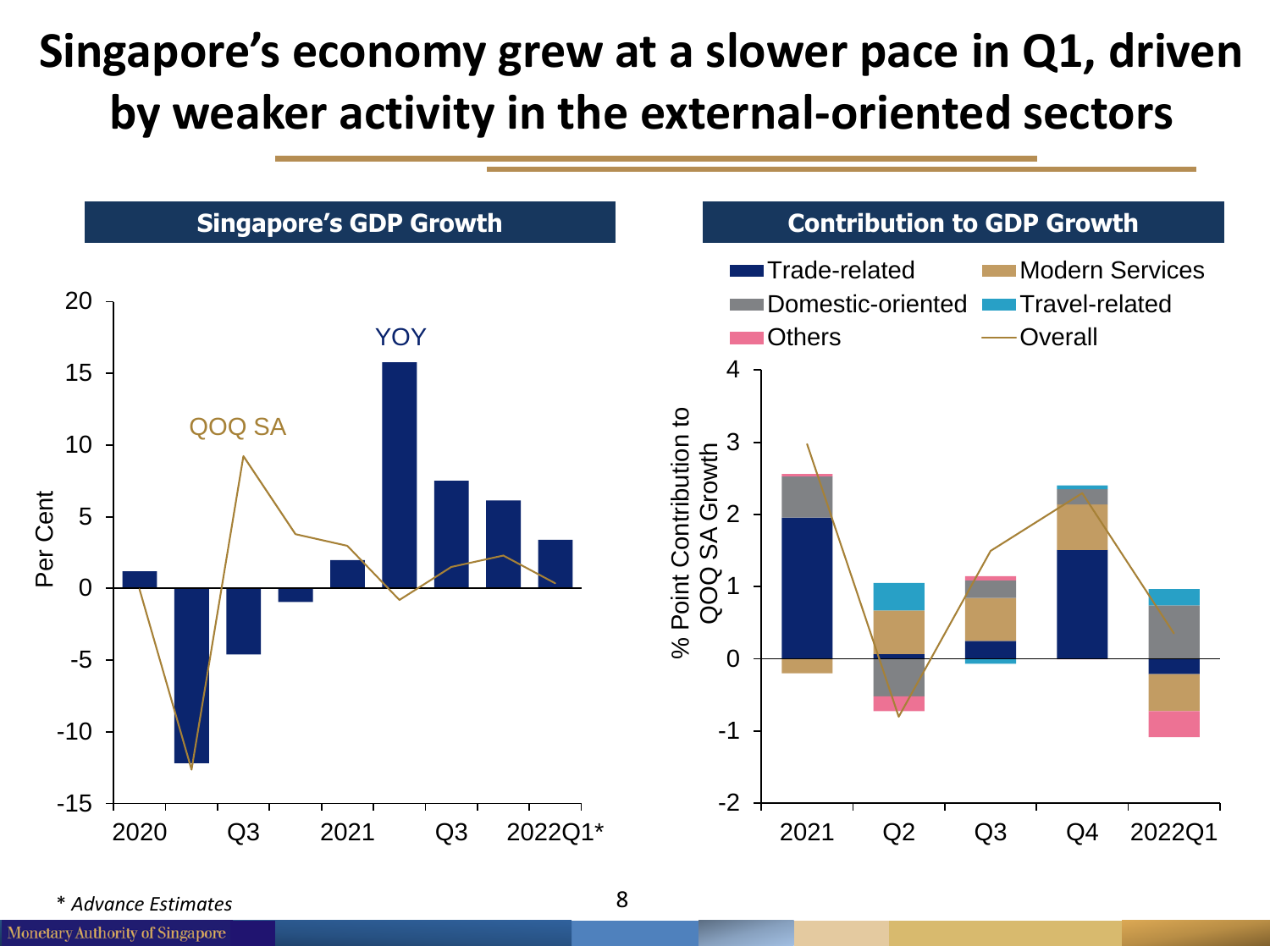#### **Singapore's exposure to Russia is small …**

**Schematic diagram of Singapore's exposure to Russia through final demand in third countries**

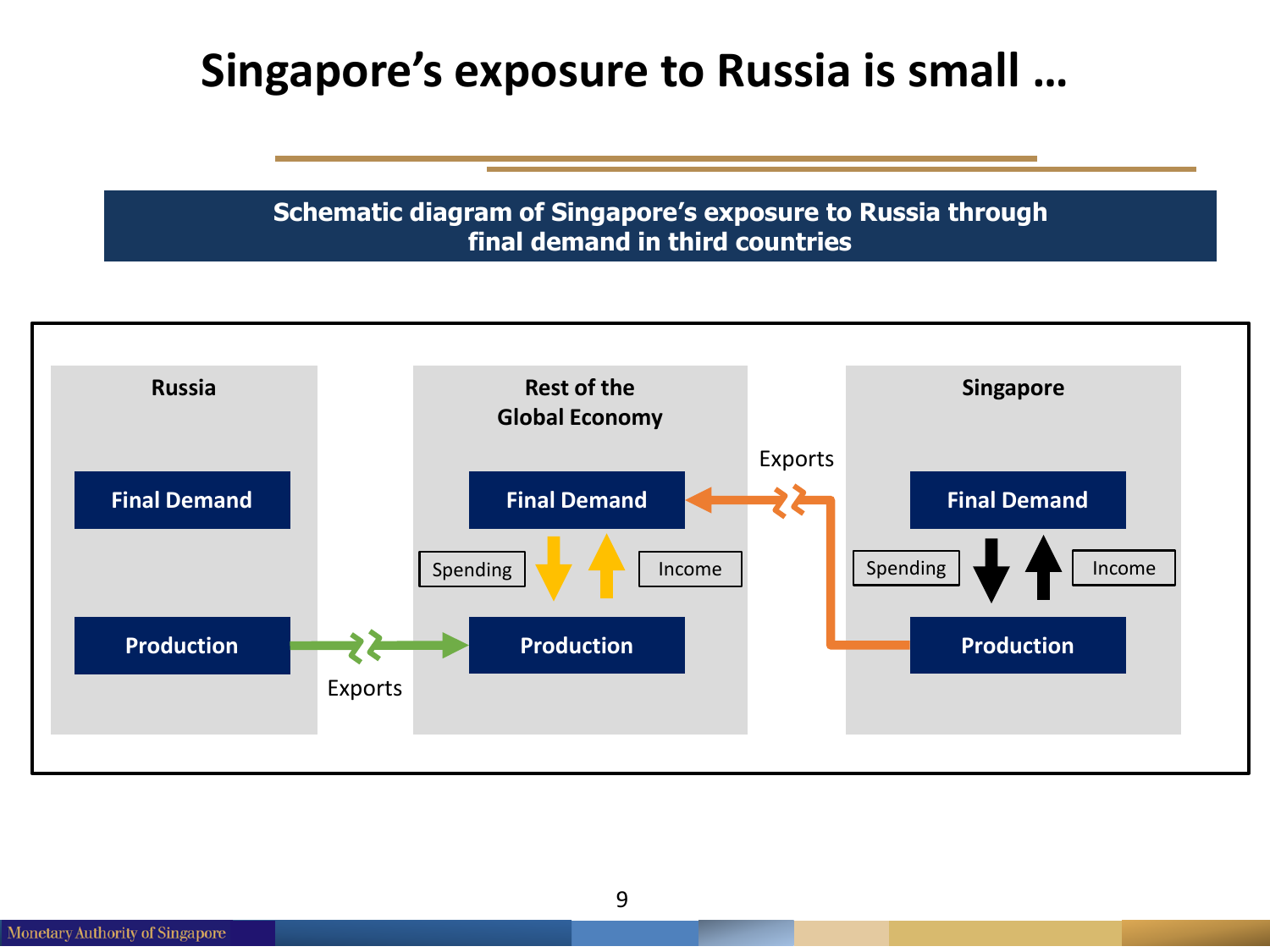#### **… but could be amplified by confidence effects**

**Schematic diagram of supply chain linkages between Singapore and Russia**



**Monetary Authority of Singapore** 

10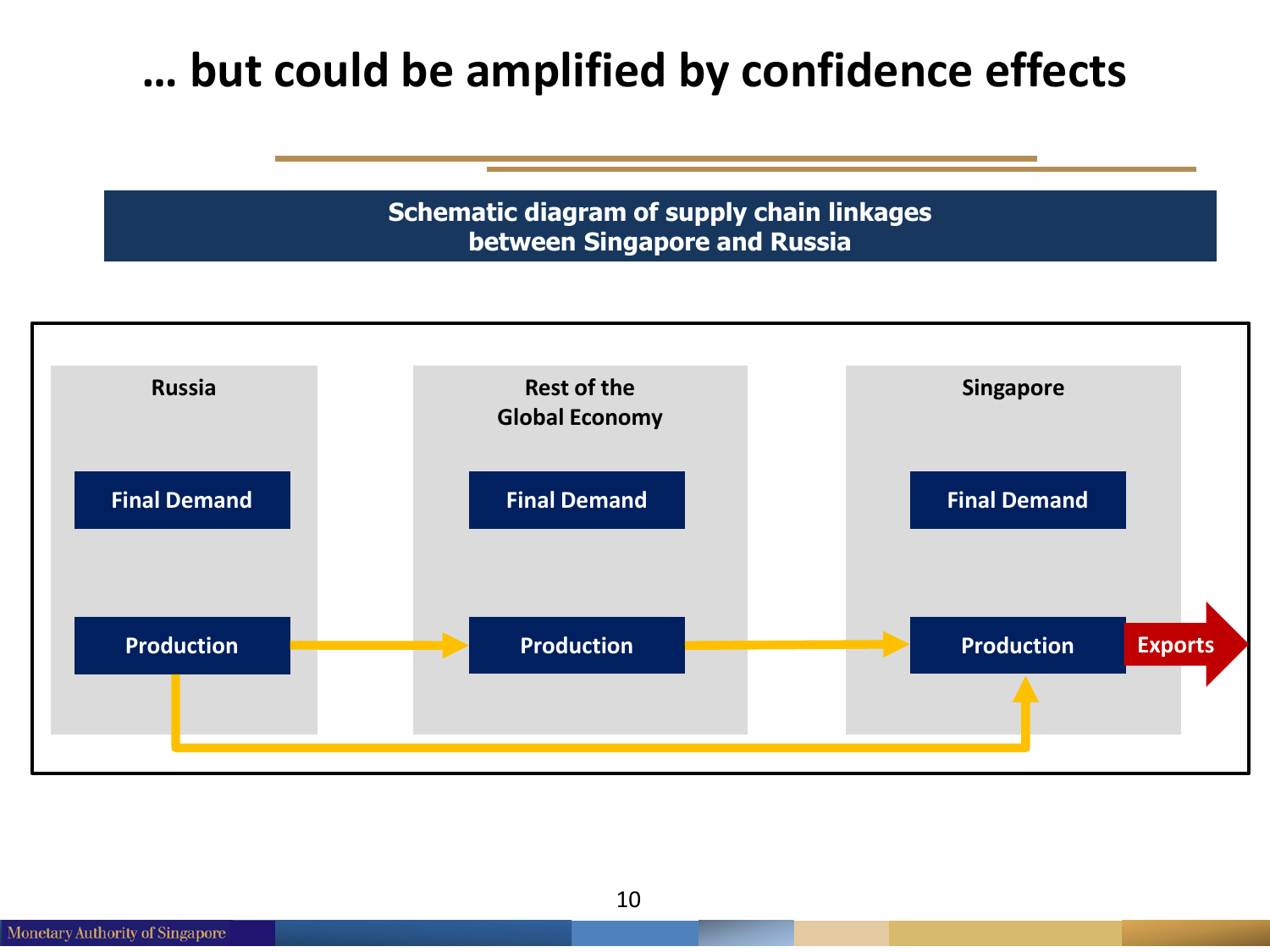#### **The global semiconductor industry could continue to accumulate inventory this year, before a consolidation takes place**

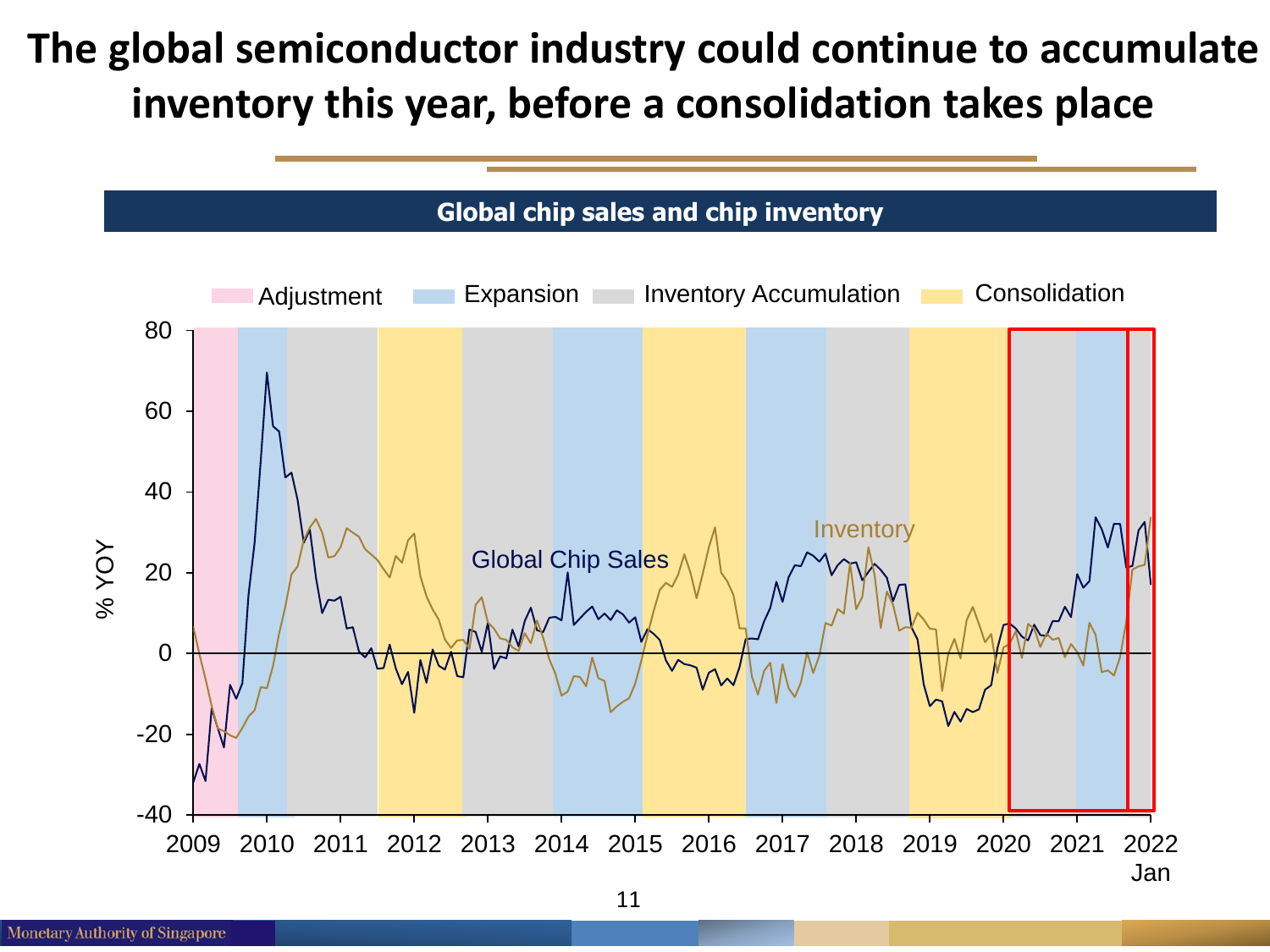### **Returns in the high growth sectors accrued mainly to capital owners and specific clusters of skilled workers**

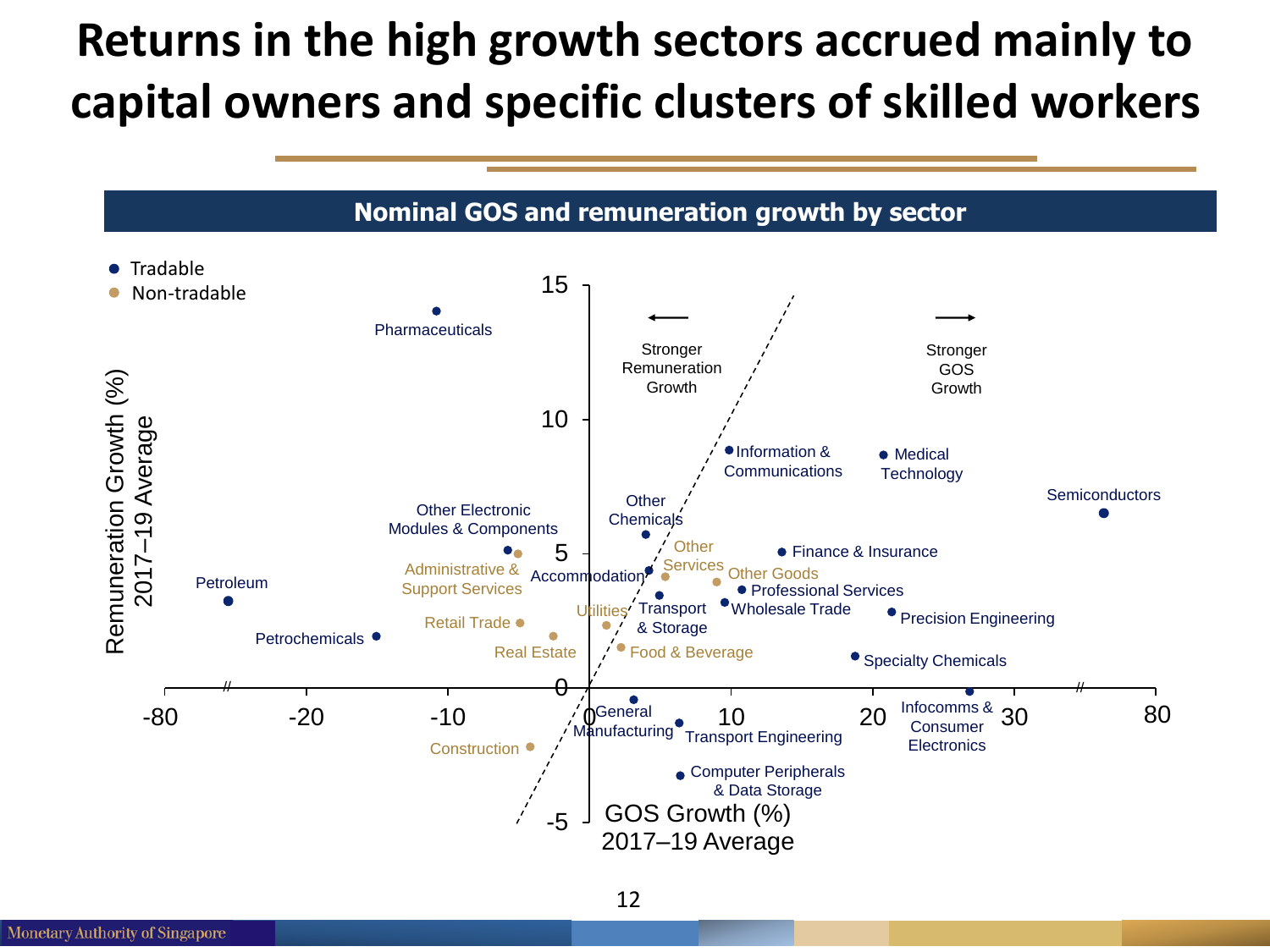## **Lower- and middle-income households are likely to benefit most from the narrowing of the sectoral wage gap**



13 employer CPF. The gap in median gross monthly income from work is computed as the excess of median gross monthly income from work in the tradable sector compared to the non-tradable sector in the respective year.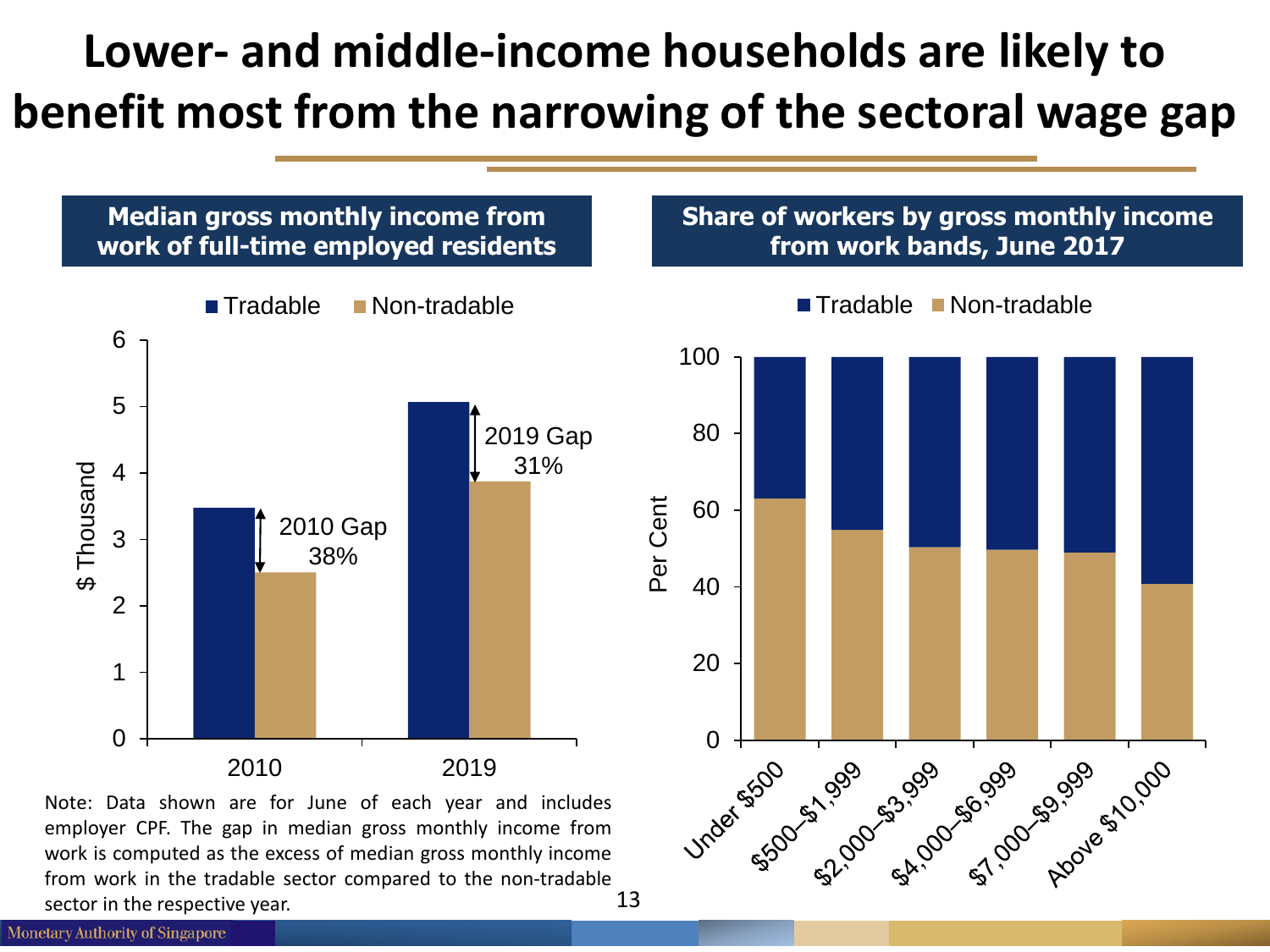

# Labour Market and Inflation

#### **RESTRICTED** 14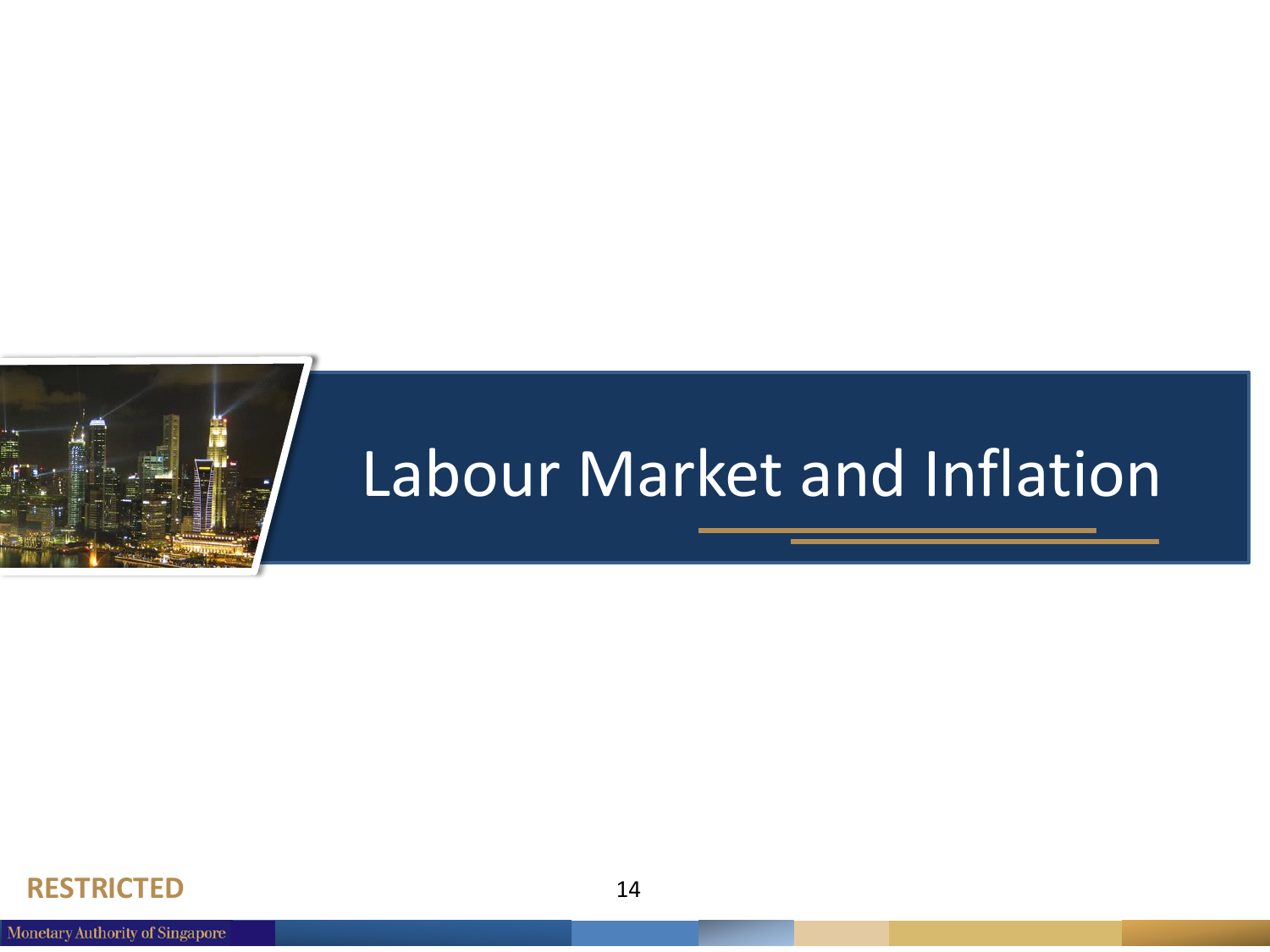### **The labour market tightened further in Q4 2021**

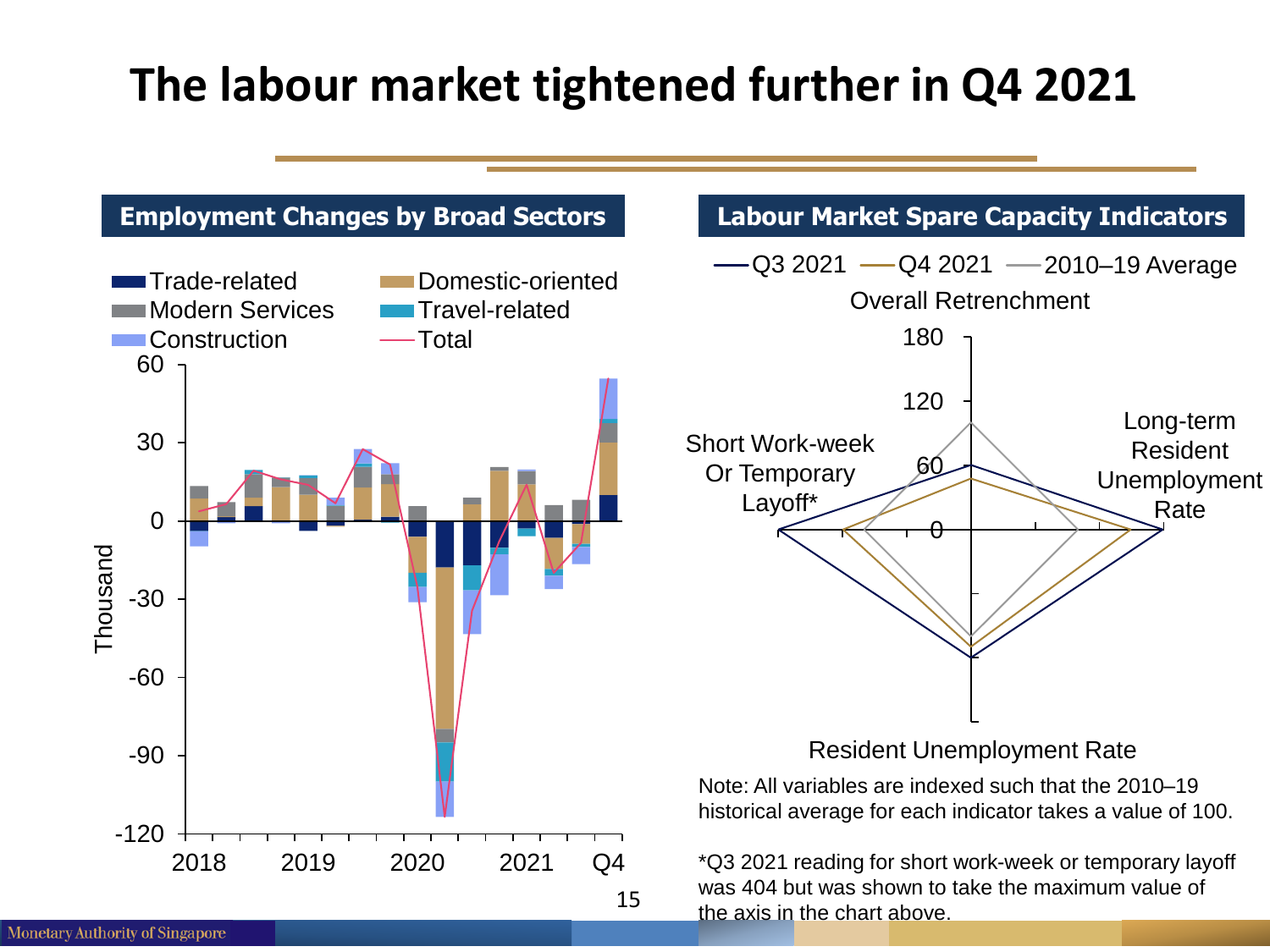### **Nominal wage growth is anticipated to pick up in 2022 as resident unemployment rate remains low**

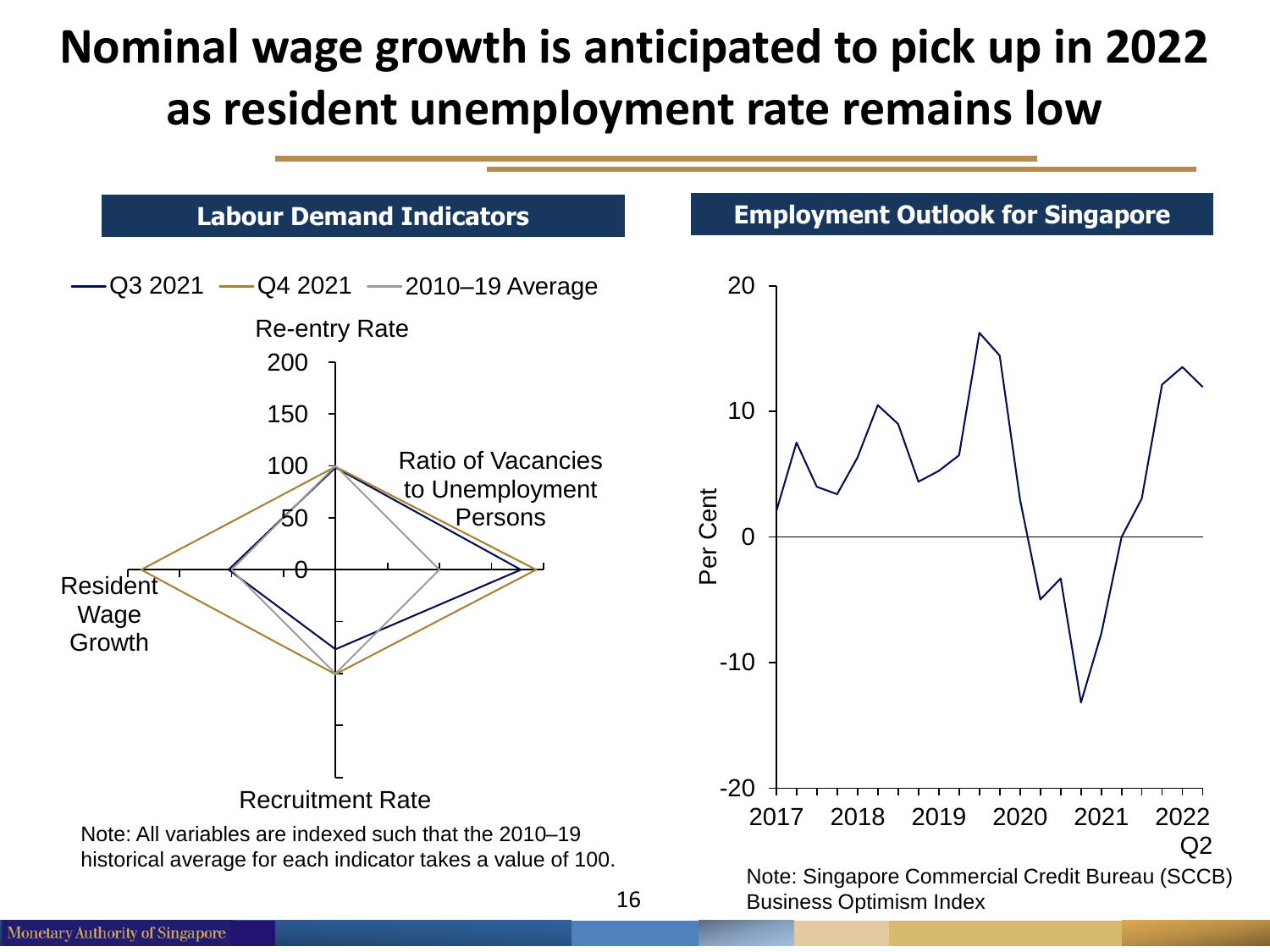### **Price pressures stepped up and broadened in Q1 2022**





#### **Brent Crude Oil and Global Food Commodity Prices**



Note: The Adjusted UN FAO Food Price Index is computed based on the weights of the respective food components in the Singapore's IPI basket.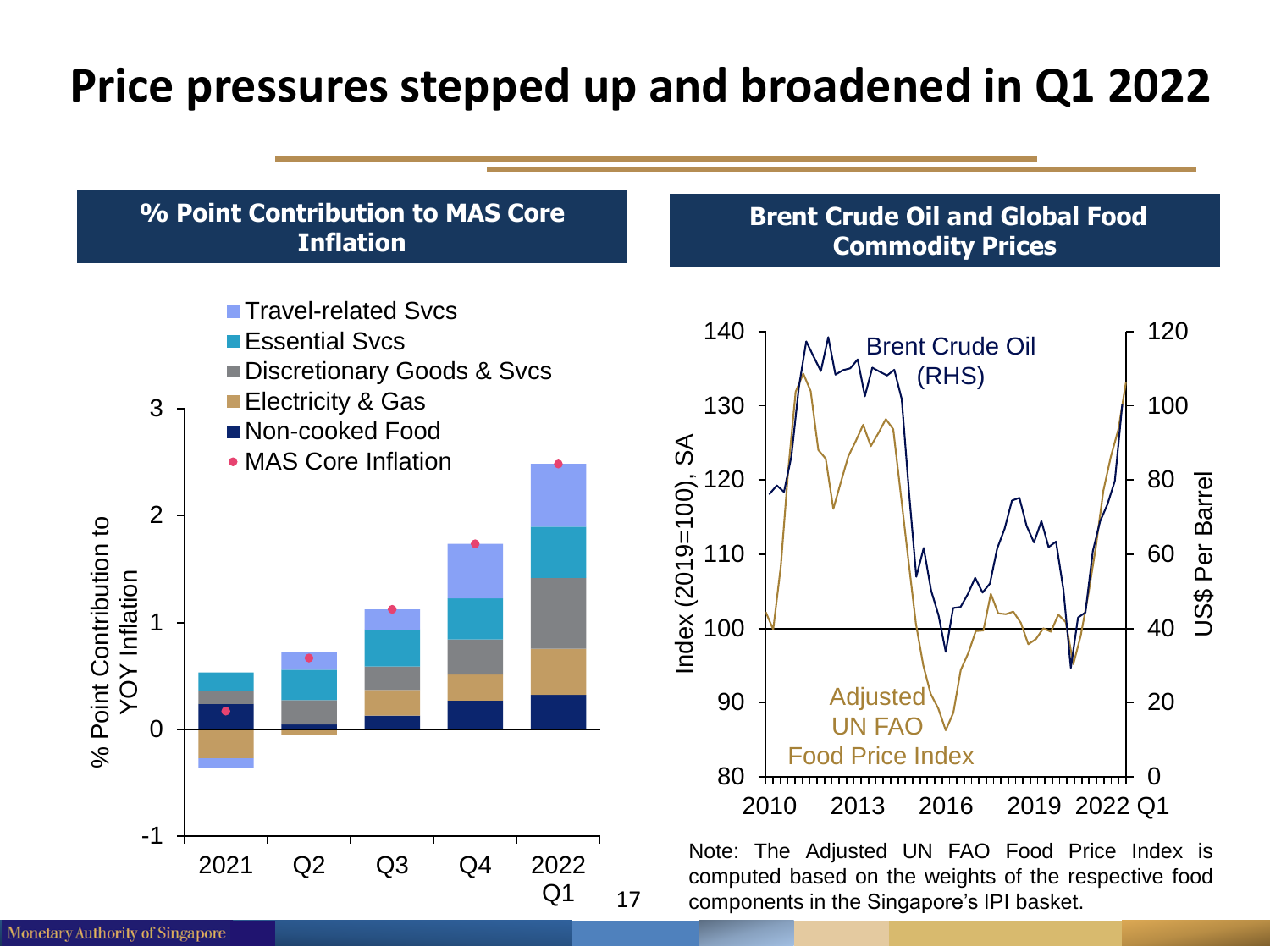## **Stronger external and domestic cost pressures will keep core inflation above its historical average this year**

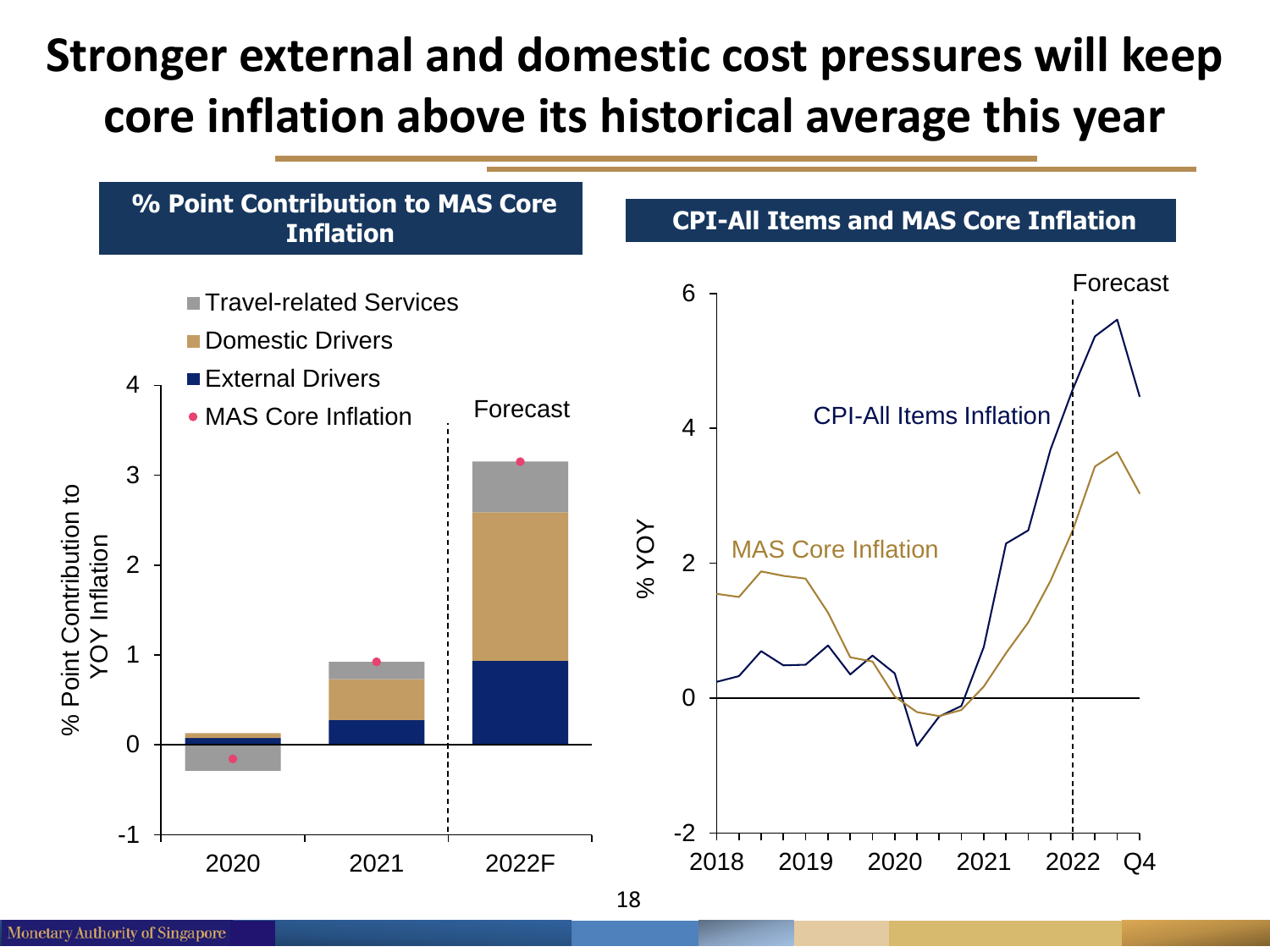

## Macroeconomic Policy

#### **RESTRICTED** 19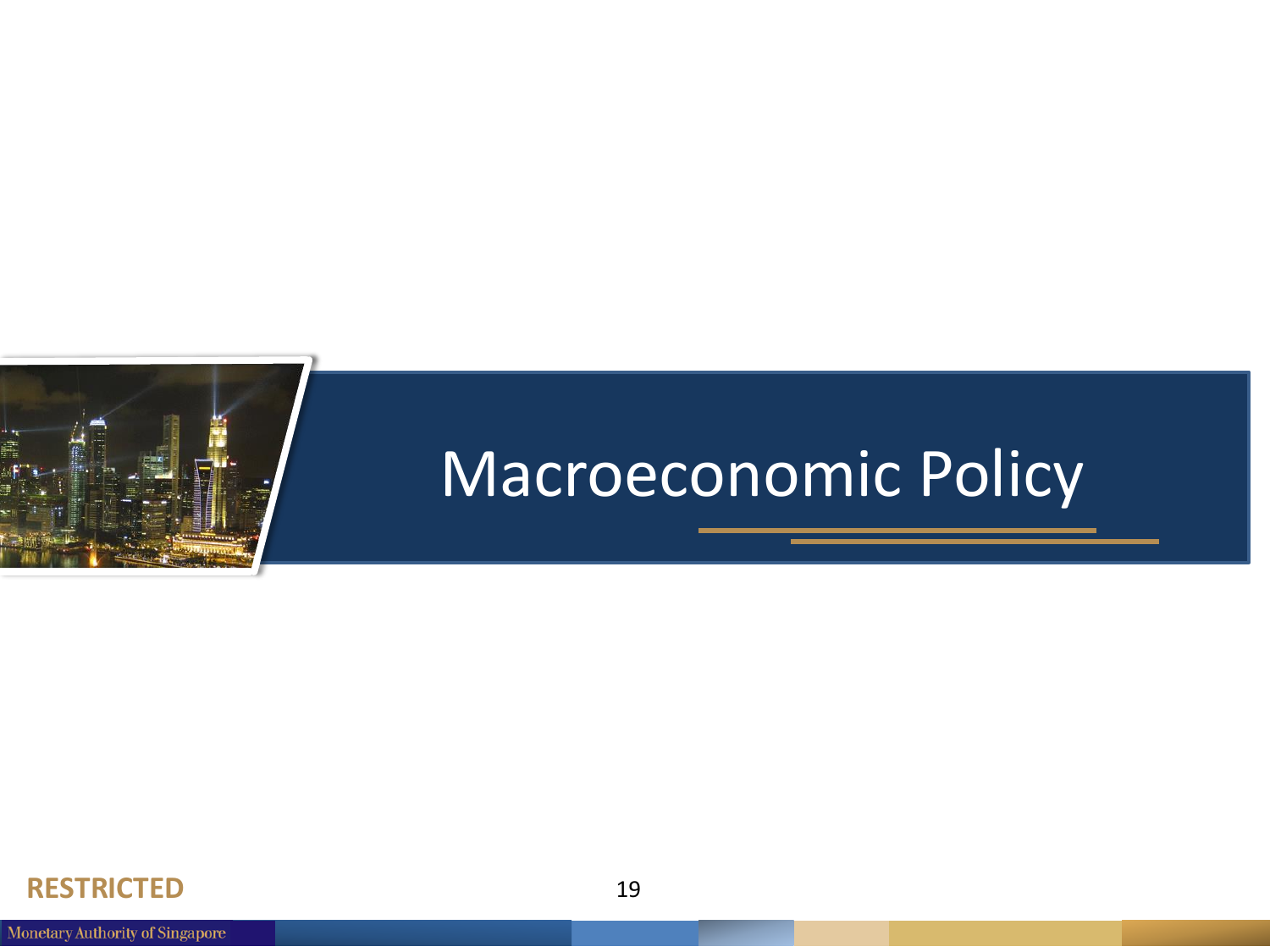## **The mid-point of the S\$NEER was re-centered and the slope of the policy band was raised slightly in April**